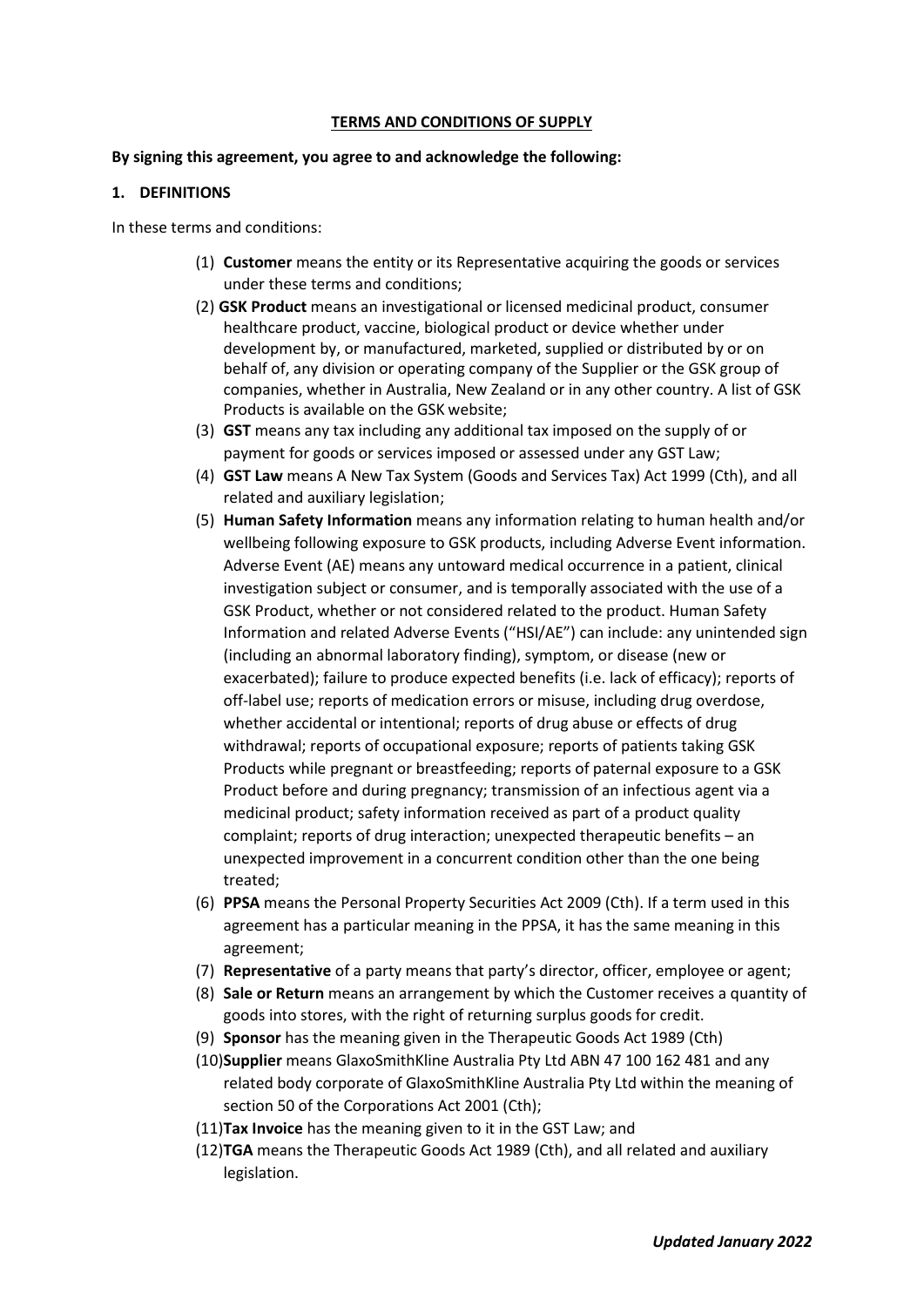## **2. BINDING TERMS AND CONDITIONS**

The only terms and conditions which are binding upon Supplier in relation to the supply of goods and services to Customer are those set out in these terms and conditions, or as otherwise agreed to in writing by Supplier in which case those terms and conditions will prevail over these terms and conditions, and those terms, if any, which are imposed by law and which cannot be excluded.

# **3. ORDERS AND DELIVERY**

## **3.1. Pharmaceutical**

- (1) The Supplier may in its absolute discretion determine from time to time a "Specified Order Quantity", being the minimum order value or quantity for each order of GSK Products to be supplied to Customer. Pharmaceutical orders with a value of less than A\$500.00 will incur a service charge at Supplier's discretion
- (2) Two free into store/agreed deliver point(s) orders per month will be supplied providing each order has an invoice value of not less than A\$500.00. Further orders may incur freight charges at Supplier's discretion.
- (3) Where Customer requires Supplier to freight the goods to Customer urgently, or in a manner which is not usually used by Supplier, Supplier reserves the right to charge Customer for any additional freight expenses incurred.

# **3.2. Supplier's Right to Accept or Reject any Orders**

Notwithstanding clause 3.1, Supplier reserves the right to accept or reject any orders placed by the Customer, in whole or in part, which may be received by it in its absolute discretion. Once accepted by the Supplier, an order may not be cancelled by the Customer except with the express consent of the Supplier.

For the avoidance of doubt no terms or conditions of Customer, including any terms or conditions printed on or referred to in Customer's offer to purchase or order will be binding on the Supplier or have any legal effect unless expressly agreed to in writing by the Supplier.

#### **3.3. Delivery**

- (1) Supplier will determine the days and times for the delivery of the goods, and Customer agrees to accept delivery of the GSK Products at any time during business hours on a business day. Supplier may deliver the goods to Customer by instalments in any quantities and each delivery will be by separate contract independent from the other deliveries.
- (2) Subject to clause 5.1, 18.1 and to the extent permitted by law, Supplier is not liable to the Customer for any loss or damage whatsoever (including any consequential loss) caused directly or indirectly by any delay or failure in delivery. Any delay in delivery shall not relieve the Customer of its obligation to accept that delivery and remaining delivery.

#### **4. PRICE**

# **4.1. Price of Goods or Services Supplied**

If Supplier accepts an order from Customer, it will supply the goods or services ordered at prices current on the date of despatch of the goods or services to Customer as set in Supplier's sole discretion, or otherwise at the price notified in writing by Supplier to Customer.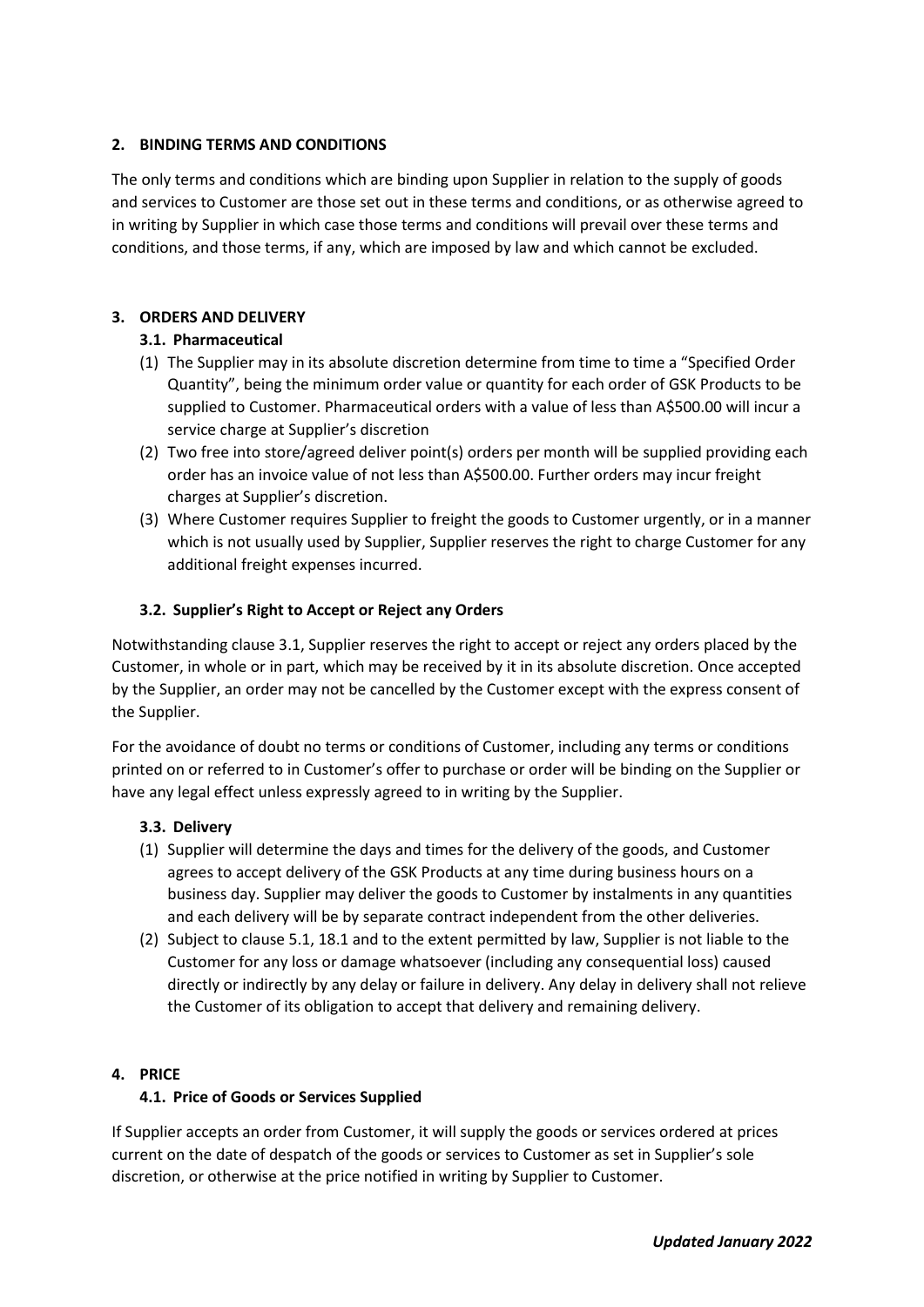## **4.2. Price Change**

The prices shown in the price list of Supplier (if any) are subject to alteration by the supplier without notice.

## **4.3. GST and other charges**

Unless otherwise stated in writing, all prices quoted are exclusive of GST and any other taxes or governmental charges, which must be added to the price and be paid by Customer.

## **4.4. Freight**

Any freight charges incurred under or referred to in these terms and conditions will be subject to GST and must be paid by Customer unless otherwise agreed in writing by Supplier.

## 5. **CREDIT CLAIMS**

# **5.1. Stock generally**

- (1) Customer must inspect the goods provided and the services rendered by Supplier immediately upon delivery or provision of such goods or services (as applicable), and must within 48 hours of the delivery of goods or provision, give written notice to Supplier, with full particulars, of any claim that the goods or services are defective in any way. Supplier will replace short delivered, damaged or short dated stock provided notification is given to the Supplier within 48 hours of the delivery of goods.
- (2) Subject to clauses  $5.1(1)$ ,  $5.1(2)$ ,  $5.1(3)$ ,  $5.1(4)$  and  $5.1(5)$ , upon receipt of short dated stock, the Customer may contact the Supplier's Customer support team in writing within 48 hours of the delivery of goods requesting 'Sale or Return' for the short dated stock that has been received. The Supplier's Customer support team will approve/reject the 'Sale or Return' request in writing, and this documentation must accompany any later request for return and credit.
- (3) Goods other than those covered in clause 5.1(1), or goods ordered by Customer surplus to requirements, are not returnable to Supplier and no credit will be given for any such purported return. For the avoidance of doubt, no GSK Products for which the shelf life has expired will be accepted for return unless expressly authorised by the Supplier in writing.
- (4) If Customer fails to give notice to Supplier in accordance with this clause 5.1(1), then to the extent permitted by law, the goods or services are deemed to have been accepted "as is" by Customer, and Customer must pay for the goods or services in accordance with these terms and conditions. In this case, Customer will be taken to have waived any claim Customer may have had against Supplier.
- (5) Supplier will not accept returned goods unless expressly authorised in writing by Supplier's Customer Support team.
- (6) Supplier will not accept freight forward charges when the goods have been consigned by any transport company other than a carrier which has been authorised by Supplier.
- (7) Stock returns must be approved by Supplier to trigger acceptance and payment of credit note by Supplier. Method of payment for accepted stock return claims is at Supplier's sole discretion, and is to be processed within 60 days of the date of the invoice to which the credit relates.

# **5.2. Promotional and/or other Services**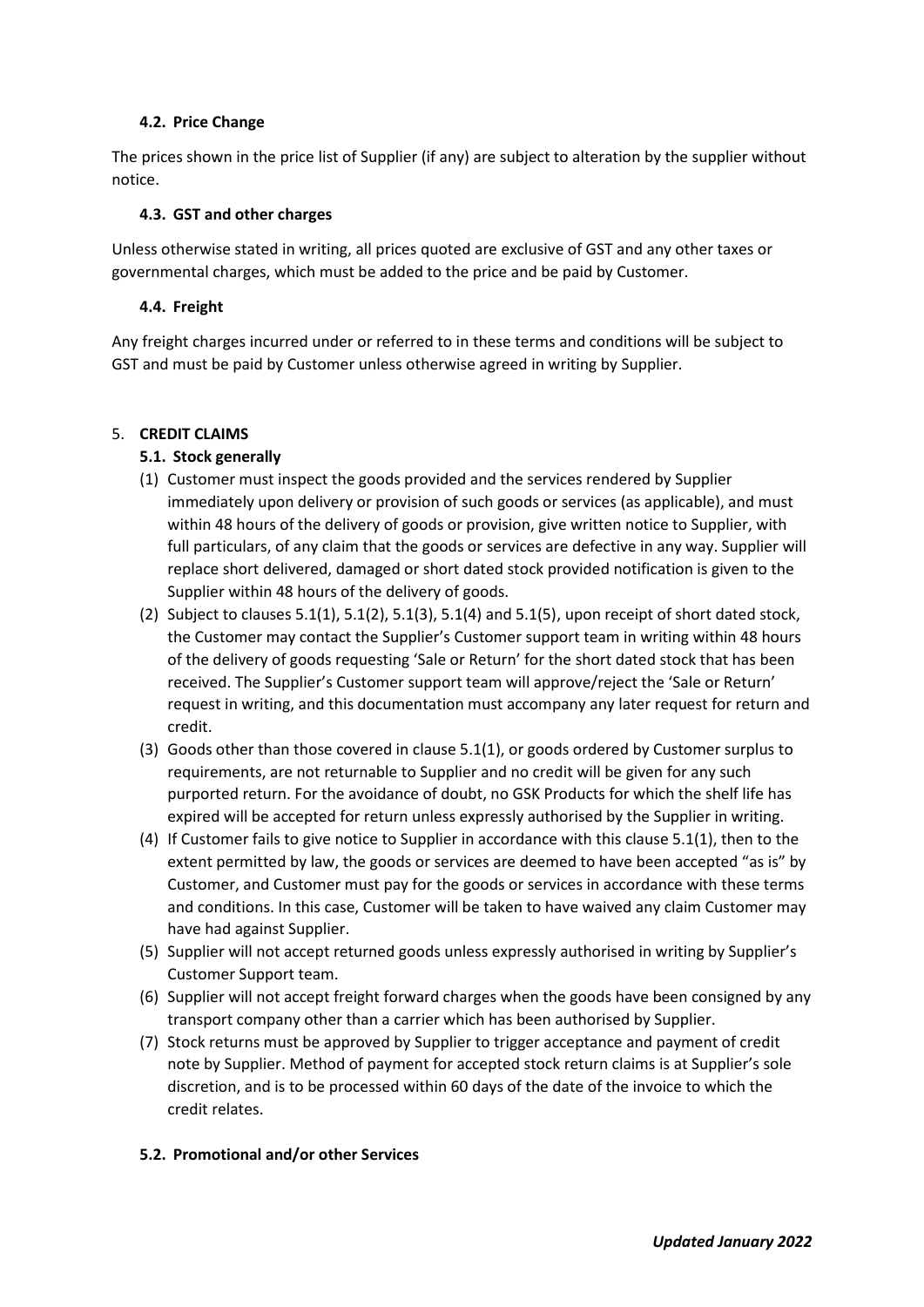A Tax Invoice for reimbursement of promotional and/or other services claims, which have been approved in advance in writing by Supplier with full supporting documentation, must be received by the end of the month following the month in which the promotion and/or other services being claimed was provided . Tax Invoices received outside this period will not be accepted nor reimbursed.

Promotional and/or other service Tax Invoices must not be deducted from payments made to Supplier. Customer is to raise a tax invoice against a Supplier purchase order, with the invoice to be processed by the Supplier accounts payable department. Supplier standard payment terms will be applied.

# **6. PAYMENT**

# **6.1. Payment Terms**

Payment for goods or services supplied by Supplier to Customer must be tendered in accordance with the requirements set out in the invoice rendered by Supplier to Customer, or if no requirements are set out in the invoice, payment must be received by Supplier in cleared funds within 30 days of the date of the invoice. A failure to comply with these payment terms is deemed a material breach of this agreement by Customer.

## **6.2. Remittances**

Customer agrees to provide payment by Electronic Fund Transfer, unless otherwise agreed with the Supplier. For establishing payment via Electronic Fund Transfer or for any other remittance related matter, Customer may contact the Supplier Credit Services team at +61 (0) 3 9721 6666 or via email at credit.services@gsk.com.

# **6.3. Credit application**

The Customer authorises Supplier, its authorised agents or representatives, to make enquiries as to the credit and financial history and responsibilities of the Customer, and/or its Representative (as applicable), as required by Supplier from time to time. If Supplier so requires, the Customer must provide (and must procure that its Representatives or guarantors, as applicable, provide) any consent or authorisation required by law for Supplier, its Representatives to undertake any such enquiries, including obtaining reports from credit reporting bodies as to the consumer and/or commercial creditworthiness of the Customer and/or its Representatives or guarantors (as applicable).

Any credit terms granted to the Customer is on the condition that Customer has made complete and accurate disclosure to Supplier in its credit application of all material information relevant to Supplier's decision to extend credit. The Customer must promptly inform Supplier of any material adverse change in Supplier's financial or business circumstances.

# **6.4. Extended Terms**

Supplier may in its absolute discretion demand immediate settlement of credit accounts, suspend the Customer's credit facility, reduce the Customer's payment terms or require cash payment on or before delivery without notice, terminate any outstanding orders or do any combination of the foregoing. The Customer shall not be entitled to any compensation for termination of the credit facility.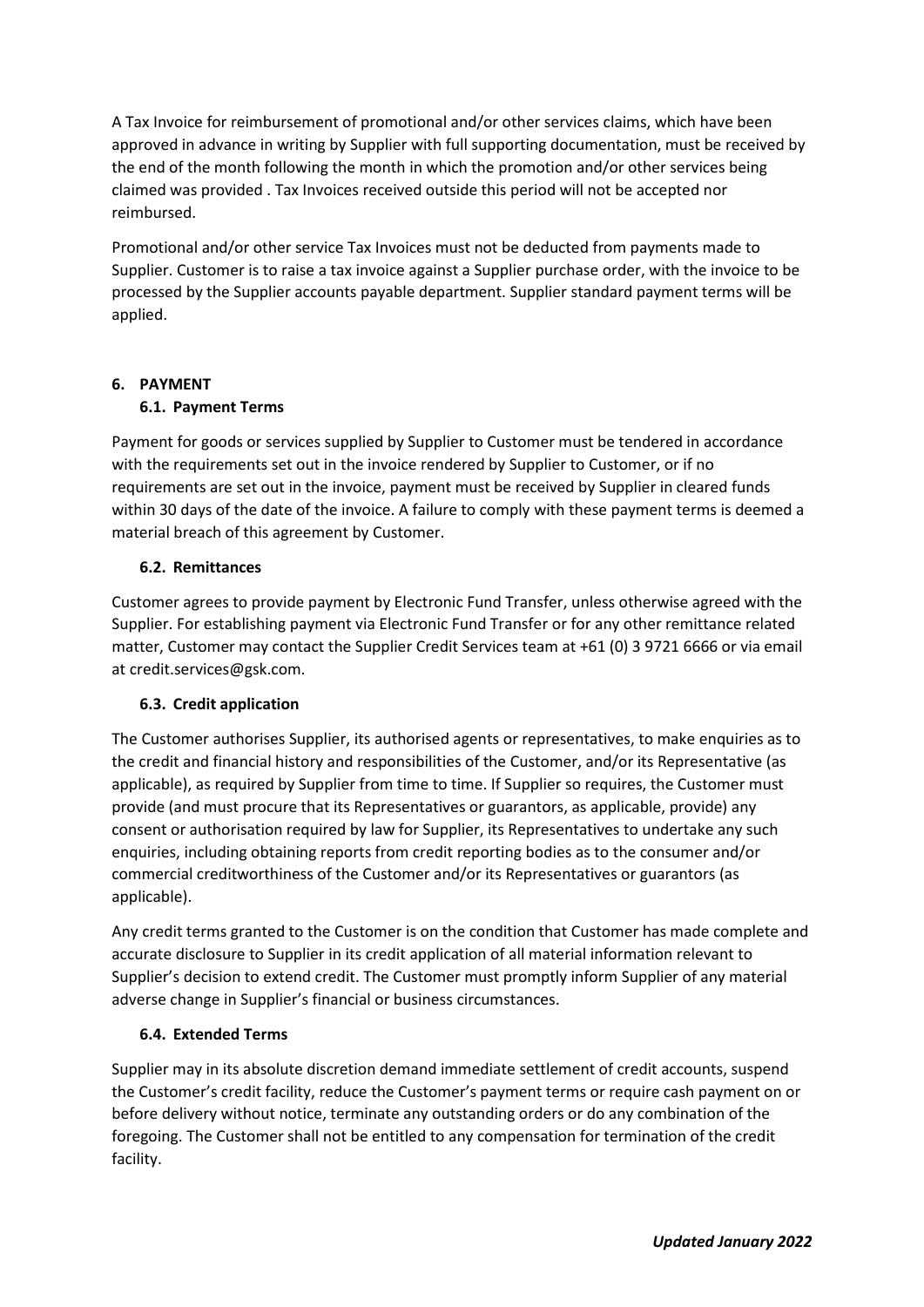The Customer must keep Supplier promptly informed of any material adverse change in the Customer's financial or business circumstances.

## **6.5. Collection Costs**

Customer will be liable for all costs (including legal costs), charges, commissions, fees and disbursements incurred by Supplier in recover of any unpaid account, including charges for any dishonoured cheques received.

## **6.6. Interest for Late Payment**

Supplier may in its absolute discretion charge Customer interest on any account unpaid on the due date in accordance with the rate set by section 2 of the Penalty Interest Rate Act 1983 (Vic) from time to time from the due date until the account is paid in full by Customer.

## **6.7. Withdrawal of Account Facilities**

Supplier is at liberty to withdraw account facilities offered to Customer at any time without prejudice to any other right Supplier may have and without being liable for the consequences. If Supplier so acts then Customer must immediately pay the account balance in full in cleared funds.

# 7. **RETENTION OF TITLE AND RISK**

# **7.1. When Property Passes**

Title in the goods supplied by Supplier to Customer does not pass to Customer until Customer has paid all sums owing to Supplier on any account whatsoever. Where Customer does not make payment in respect of specific goods, payment must be treated as having been made first in respect of goods which have passed out of the possession of Customer, and then in respect of whatever goods, still in the possession of Customer, Supplier elects.

### **7.2. Risk in Goods**

Risk in goods supplied by Supplier to Customer passes to Customer upon the sooner of delivery of goods at Customer's premises, or to Customer's control.

# **7.3. Customer's Authority until Paid for**

Until Customer has paid all sums owing to Supplier on any account whatsoever:

- (1) Customer must store the goods in such a manner as to show clearly that they are the property of Supplier;
- (2) Customer may sell the goods, in the ordinary course of its business, as agent and in a fiduciary capacity for Supplier; and
- (3) the proceeds of sale or use of any goods shall be received and held by Customer (in whatever form) on trust for Supplier.

#### **7.4. Supplier's Authority to Inspect and Reclaim**

Customer grants an irrevocable licence to Supplier and its Representatives to at any time enter any premises upon which Supplier's goods are stored to enable Supplier to inspect the goods and reclaim the goods where Customer is in breach of these terms and conditions.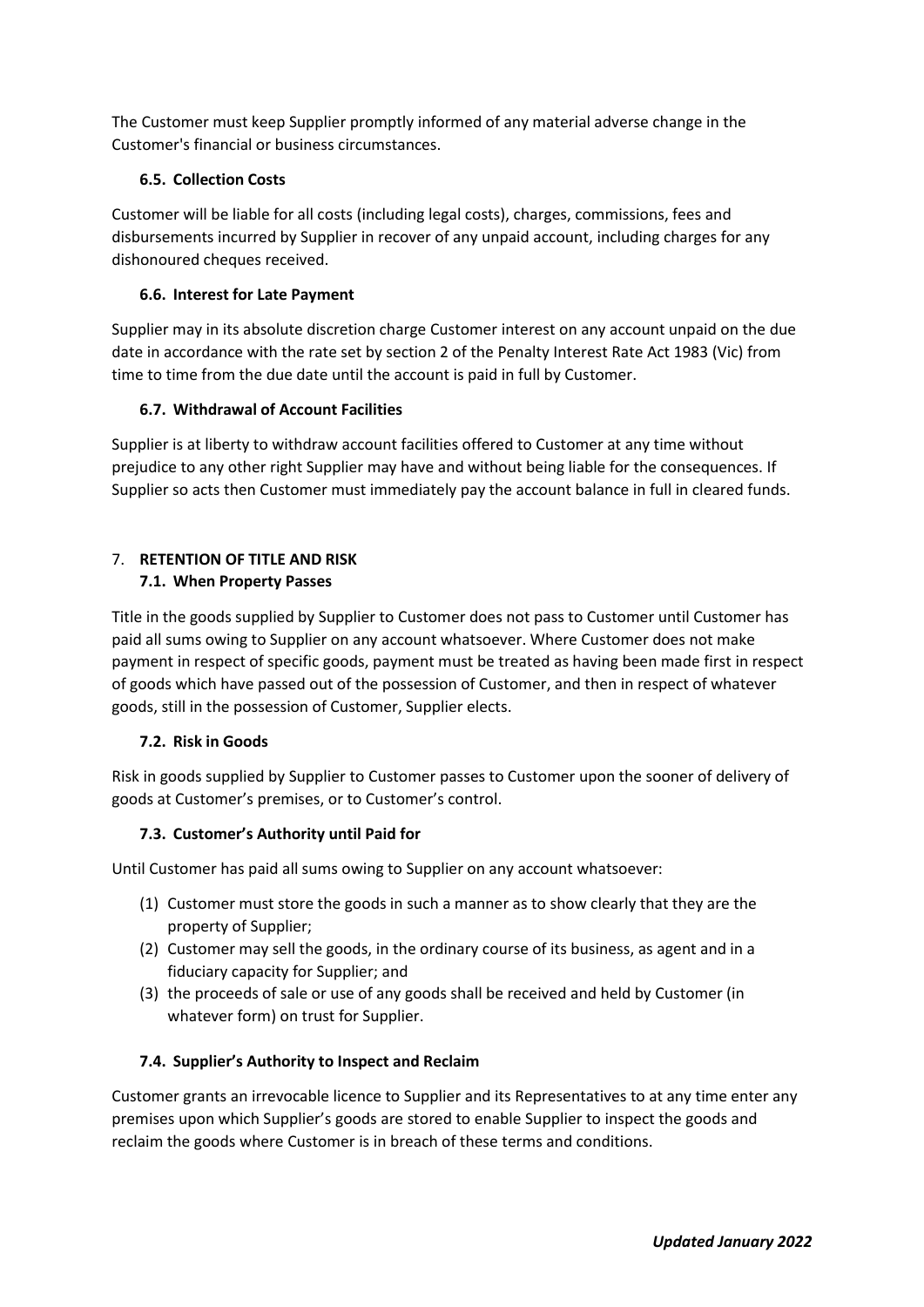### **8. STORAGE AND WAREHOUSING 8.1. General**

All goods must be stored and all warehousing arrangements must be in accordance with:

- (1) the specific requirements of the products as described on the label;
- (2) licensing requirements applicable to the storage of the goods; and
- (3) industry practices including the Australian Code of Good Wholesaling Practice for Medicines as published by the TGA.

### **8.2. Storage for end customer**

The goods are supplied to Customer for sale to the end-user of the goods in the packaging in which the goods are supplied to Customer. Customer must not interfere with, or alter, the original packages insofar as they set out Supplier's marks, numbers, references and other information.

#### **8.3. Delivery point**

Customer must provide a secure delivery point. Goods are deemed delivered properly when unloaded at the delivery point.

## **8.4. Cold chain products**

For temperature sensitive goods:

- (1) each consignment must be processed and stored in accordance with the specification for those goods by Customer within one hour of receipt of such goods. Failure to comply with this clause renders Customer solely liable for any defect in the goods.
- (2) All cold chain deliveries contain temperature monitors. Monitors must be inspected by customer on receipt and any alarms reported to GSK Customer Service on +61 3 9721 8600. Information is available with each delivery on how to read monitors provided.

# **8.5. Customer liability**

Customer is solely liable in respect of any loss or cost (including losses or costs suffered by third parties) due to goods not being stored or handled in accordance with this clause 8.

# **9. REPORTING**

# **9.1. Product issue reporting**

- (1) The Customer must notify the Supplier by telephone via GSK Australia Medical Information 1800 033 109 (immediately confirmed in writing) immediately after it becomes aware of any information (whether credible or otherwise) which may give rise to a recall of the goods.
- (2) Without limiting clause (1) above, the Customer must notify the Supplier as soon as is practicable after it becomes aware of any adverse publicity or threatened or pending legal proceedings with respect to the goods or of any other information that might adversely impact upon the goodwill associated with the Supplier or the goods.

#### **9.2. Human Safety Information/Adverse Event reporting**

(1) If the Customer, or any of the Customer contractors, are informed or become aware of any report of any HSI/AE (whether the information relates to the GSK Product by reference to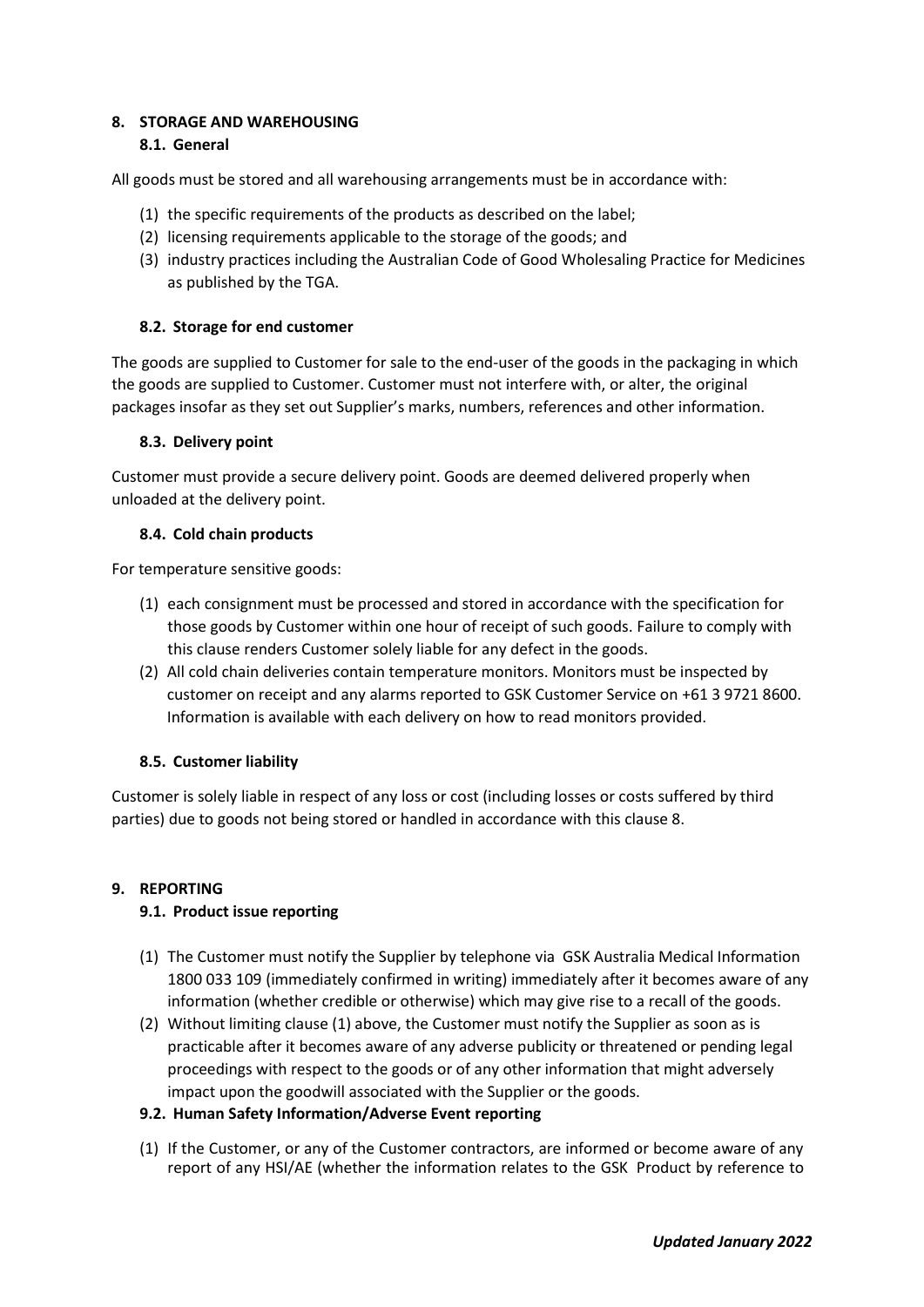its generic name or by reference to its trade mark), the Customer shall provide all known information in respect of each such report to the Supplier within one business day of receipt. The Customer shall report this information to GSK Australia Medical Information on 1800 033 109 or +61 3 9721 4323.

# **10. PRODUCT RECALL**

## **10.1. Supplier to manage Product recall**

- (1) Any decision relating to a recall of the goods (including any decision relating to the initiation or implementation of or strategy relating to a recall of the goods) will be made at the discretion of the Supplier or, where the Supplier is not the Sponsor, the Sponsor unless otherwise directed by a relevant regulatory authority.
- (2) The Customer must not initiate, implement or take any action in relation to a recall of the goods without the prior consent of the Supplier or, where the Supplier is not the Sponsor, the Sponsor.

## **10.2. The Customer's obligations**

- (1) The Customer must maintain procedures relating to a withdrawal of the goods, recall and tampering and records necessary to support a recall of the goods, and allow the Supplier to inspect such procedures and records at any time on reasonable notice.
- (2) The Customer must provide any services, resources or facilities to the Supplier as may be reasonably required in respect of a recall of the goods.
- (3) The Supplier agrees to refund or provide credit to the Customer for any units of the goods that are recalled under this clause unless the conduct of the Customer or its employees, contractors or other persons it has engaged has given rise to the recall of the goods.

#### **10.3. Reimbursement of recall costs**

- (1) The reasonable costs incurred by the Customer, including the Customer's management costs, in connection with the recall of any goods will be borne by the Supplier, except where the conduct of the Customer or its employees, contractors or other persons it has engaged has given rise to the recall of the goods (in which case the reasonable costs incurred by the Supplier in connection with the recall of the goods will be borne by the Customer).
- (2) To the extent that a party pays costs in connection with the recall of any goods for which the other is responsible under clause 10.3(1), the other party must, after receiving a written request together with sufficient evidence to substantiate the request for reimbursement for reimbursement from the first party, reimburse the first party with seven days.

#### **11. CONTRACTS WITH YOUR CUSTOMERS**

Customer agrees that it will include the above clauses 8, 9, 10 and 18.8 in any contract for the sale of the goods that it enters into with any purchaser who is not the end consumer of the goods.

#### **12. INTELLECTUAL PROPERTY**

(1) All Supplier's trademarks or other intellectual property rights in respect of the goods remain its property, and Customer must not in any way interfere with, alter or infringe upon Supplier's intellectual property rights relative to its "trademarks", "trade dress" or "get-up" associated with the goods.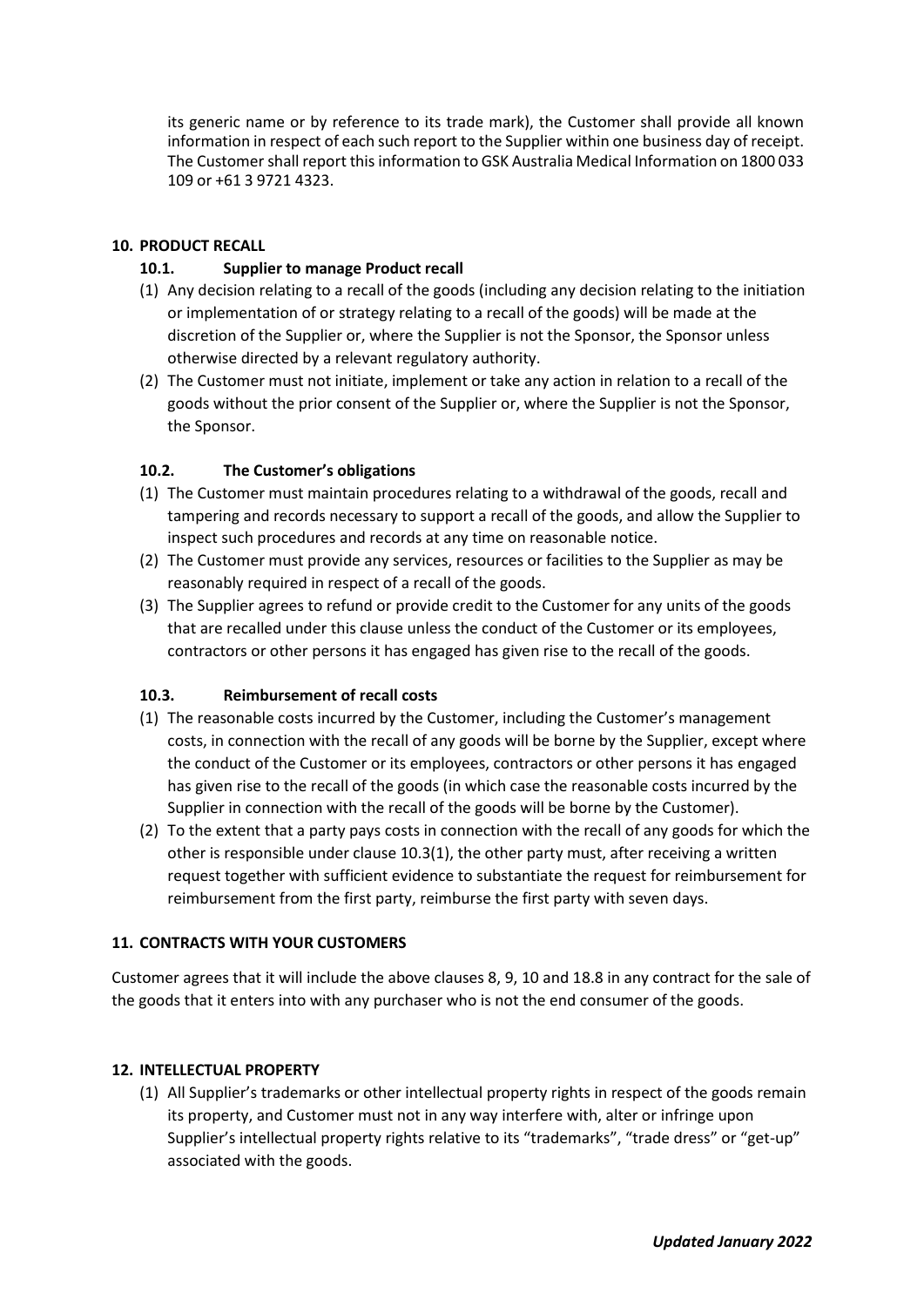- (2) All advertising material supplied to Customer for its business use, and not for dissemination to the end-user of the goods, remains Supplier's property, and Customer will return it to Supplier immediately upon Supplier's request to do so.
- (3) No licence relating to the goods, express or implied, is granted under the intellectual property rights existing under the laws of the United States or any jurisdiction outside Australia.

# **13. CONFIDENTIALITY**

# **13.1. Confidentiality Undertaking**

Subject to clauses 13.2 and 13.3, each party will treat as confidential, and keep confidential, all information of a confidential nature relating to the other party or its business, in whatever form, provided to it by, or on behalf of the other party under, in connection with or in the course of:

- (1) this agreement; or
- (2) any negotiations relating to this agreement, (the 'Confidential Information'). The Confidential Information includes the terms and existence of this agreement.

# **13.2. Permitted Disclosure**

Neither party may disclose Confidential Information provided to it by the other party other than:

- (1) subject to clause 13.4, to its officers, employees (on a need to know basis), legal advisers and financial advisers and, in the case of GSK, the officers, employees (on a need to know basis), legal advisers and financial advisers of any Related Bodies Corporate of GSK, or any associate of GSK (as that term is defined in the Corporations Act);
- (2) subject to clause 13.4, with the prior consent of the other party; or
- (3) to the extent:
	- a. required by:
		- i. law;
		- ii. the rules of any stock exchange; or
		- iii. any applicable accounting standards; or
	- b. ordered by any court,

Having, to the extent practicable, consulted with the other party with a view to agreeing the form, content, timing and manner of disclosure.

# **13.3. Use of Confidential Information**

A party may use Confidential Information only for the purposes of:

- (1) exercising or enforcing any right or remedy by that party in connection with this agreement;
- (2) the performance of any obligation by that party under this agreement; or
- (3) the bringing or defending of any action or claim for breach of this agreement, and not for any other purpose.

# **13.4. Disclosure to Other Persons**

If a party is permitted to and discloses Confidential Information of the other party it will use reasonable endeavours to ensure that no person to whom it disclosed Confidential Information discloses it to any other person and that no person uses the Confidential Information for any other purpose other than for the purposes in clause 13.3. The reasonable endeavours referred to in the foregoing include making the persons to whom the Confidential Information is disclosed aware that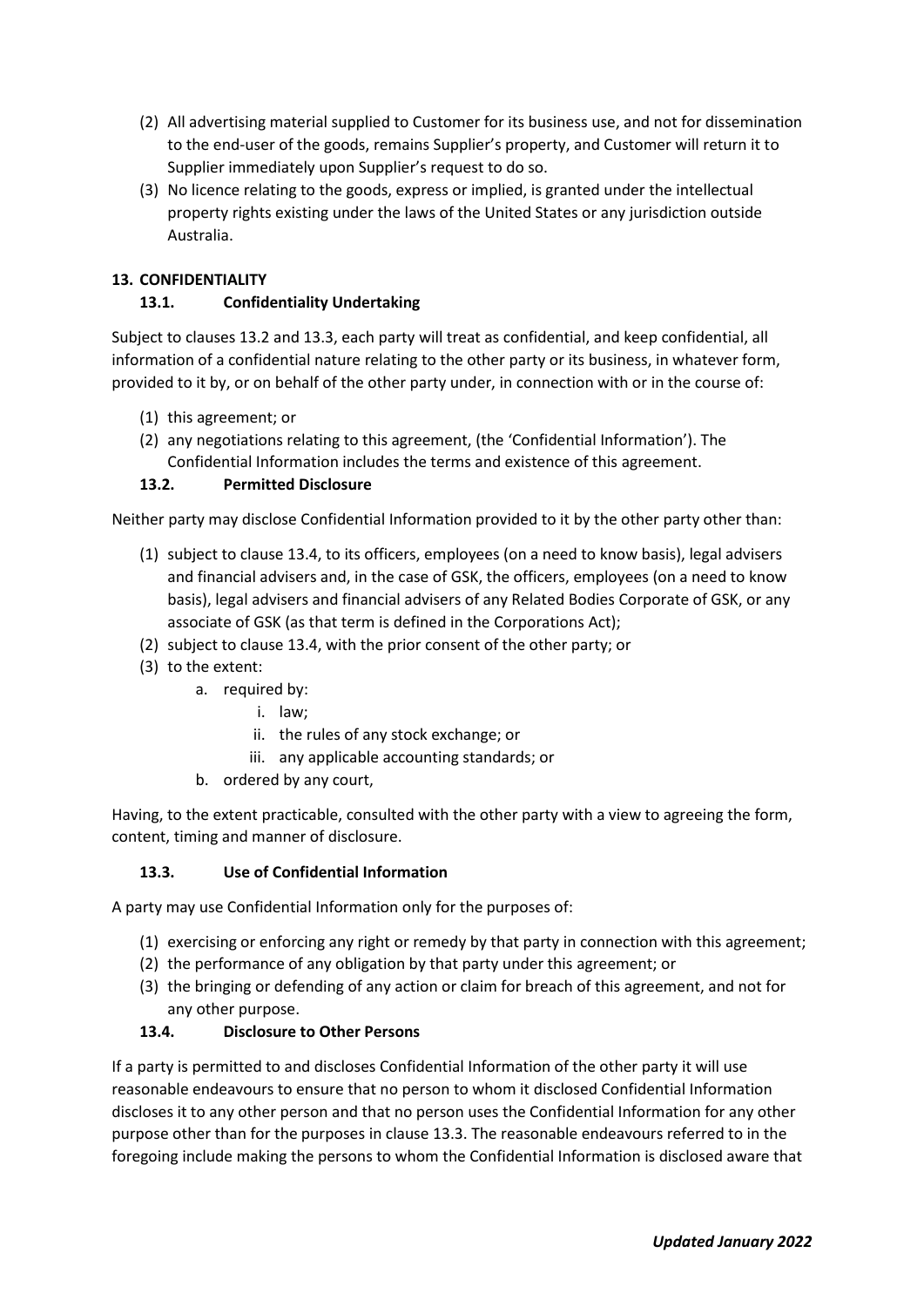the Confidential Information is confidential and that the Confidential Information is disclosed subject to the provisions of this clause 13 and such other terms as GSK may reasonably require.

## **14. INSURANCE**

Customer must insure the goods at its cost from the time of delivery of the goods to Customer or into Customer's custody (whichever is the sooner) until they are paid for in full, against such risks as it thinks appropriate and must note the interest of Supplier on the policy of insurance and produce a certificate of currency or to this effect to Supplier on request.

## **15. ANTI BRIBERY AND CORRUPTION**

- (1) The Customer agrees it shall comply fully at all times with all applicable laws and regulations, including but not limited to anti-corruption laws, and that it has not, and covenants that it will not, in connection with the performance of this agreement, directly or indirectly, make, promise, authorise, ratify or offer to make, or take any act in furtherance of any payment or transfer of anything of value for the purpose of influencing, inducing or rewarding any act, omission or decision to secure an improper advantage; or improperly assisting it or GSK in obtaining or retaining business, or in any way with the purpose or effect of public or commercial bribery, and warrants that it has taken reasonable measures to prevent subcontractors, agents or any other third parties, subject to its control or determining influence, from doing so. For the avoidance of doubt this includes facilitating payments, which are unofficial, improper, small payments or gifts offered or made to Government Officials to secure or expedite a routine or necessary action to which we are legally entitled. For the purpose of this agreement, "Government Official" (where 'government' means all levels and subdivisions of governments, i.e. local, regional, national, administrative, legislative, executive, or judicial, and royal or ruling families) means:
	- a. any officer or employee of a government or any department, agency or instrumentality of a government (which includes public enterprises, and entities owned or controlled by the state);
	- b. any officer or employee of a public international organisation such as the World Bank or United Nations;
	- c. any officer or employee of a political party, or any candidate for public office;
	- d. any person defined as a government or public official under applicable local laws (including anti-bribery and corruption laws) and not already covered by any of the above; and/or;
	- e. any person acting in an official capacity for or on behalf of any of the above. "Government Official" shall include any person with close family members who are Government Officials (as defined above) with the capacity, actual or perceived, to influence or take official decisions affecting GSK business.
- (2) GSK shall be entitled to terminate this agreement immediately on written notice to the Customer, if the Customer fails to perform its obligations in accordance with this Clause 15. The Customer shall have no claim against GSK for compensation for any loss of whatever nature by virtue of the termination of this agreement in accordance with this Clause 15.

#### **16. LABOUR RIGHTS**

The Customer represents and warrants, to the best of its knowledge, that in connection with this agreement, it respects the human rights of its staff and does not employ child labor, forced labor,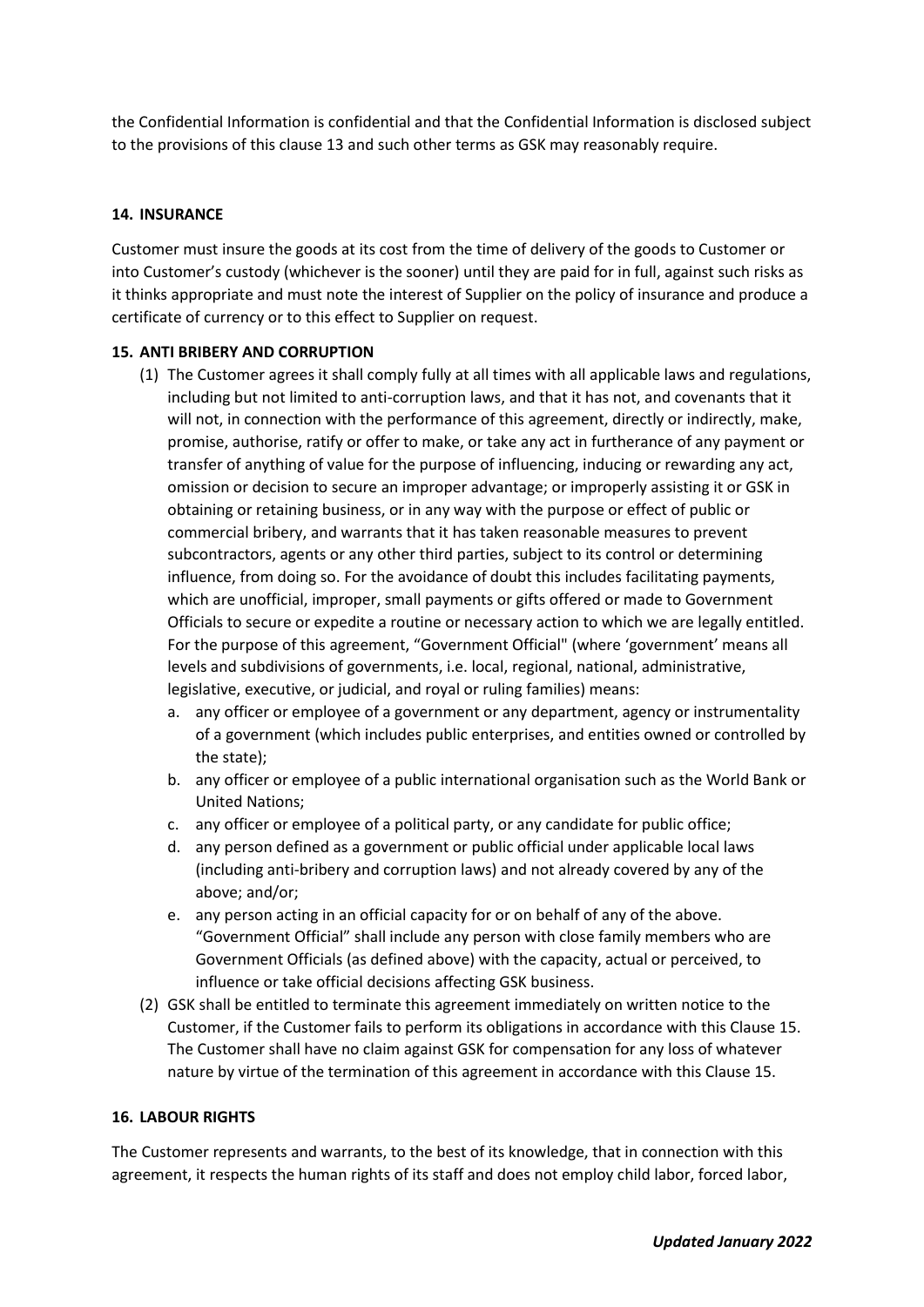unsafe working conditions, or cruel or abusive disciplinary practices in the workplace and that it does not discriminate against any workers on any ground (including race, religion, disability, gender, sexual orientation or gender identity); and that it pays each employee at least the minimum wage, provides each employee with all legally mandated benefits, and complies with the laws on working hours and employment rights in the countries in which it operates. The Customer shall be respectful of its employees right to freedom of association and the Customer shall encourage compliance with these standards by any supplier of goods or services that it uses in performing its obligations under this agreement.

# **17. SECURITY INTERESTS**

# **17.1. General**

- (1) The Customer acknowledges and agrees that these terms and conditions constitute a security agreement for the purposes of the PPSA and create a security interest in all goods supplied by Supplier to Customer on retention of title terms and the proceeds of sale of goods supplied on retention of title terms by Supplier to Customer.
- (2) The Customer must act immediately when requested by Supplier to do such acts and provide such information as Supplier considers necessary or desirable to enable Supplier to perfect any security interest created or provided by these provisions in the goods or any proceeds, with first priority or such other priority that Supplier requires.

# **17.2. Confidentiality**

- (1) The Supplier and the Customer agree not to disclose information of the kind mentioned in section 275(1) of the PPSA, except in the circumstances required by sections 275(7)(b) to (e) of the PPSA. The Customer agrees that it will only authorise the disclosure of information under section 275(7)(c) or request information under section 275(7)(d) of the PPSA if the Supplier approves. Nothing in this clause will prevent any disclosure by the Supplier that it believes is necessary to comply with its other obligations under the PPSA.
- (2) To the extent that it is not inconsistent with constituting a "confidentiality agreement" for the purposes of section 275(6)(a) of the PPSA, the Customer agrees that the Supplier may disclose information of the kind mentioned in section 275(1) of the PPSA to the extent that the Supplier is not doing so in response to a request made by an "interested person" (as defined in section 275(9) of the PPSA) pursuant to section 275(1) of the PPSA.

# **17.3. Enforcement of security interest**

If the Customer defaults in the timely performance of any obligation owed to the Supplier, the Supplier may enforce the Security Interest by exercising all or any of its rights under these conditions of sale, the general law and the PPSA. To the extent that Chapter 4 of the PPSA would otherwise apply to an enforcement by the Supplier of the Security Interest, the Customer and the Supplier agree that the following provisions of the PPSA do not apply: (i) to the extent that s 115(1) of the PPSA allows them to be excluded: ss 95, 118, 121(4), 125, 130, 132(3)(d), 132(4), 135, 138B(4), 142 and 143; and (ii) in addition, to the extent that section 115(7) of the PPSA allows them to be excluded: ss 127, 129(2) and (3), 132, 134(2), 135, 136(5) and 137.

# **17.4. No limitation**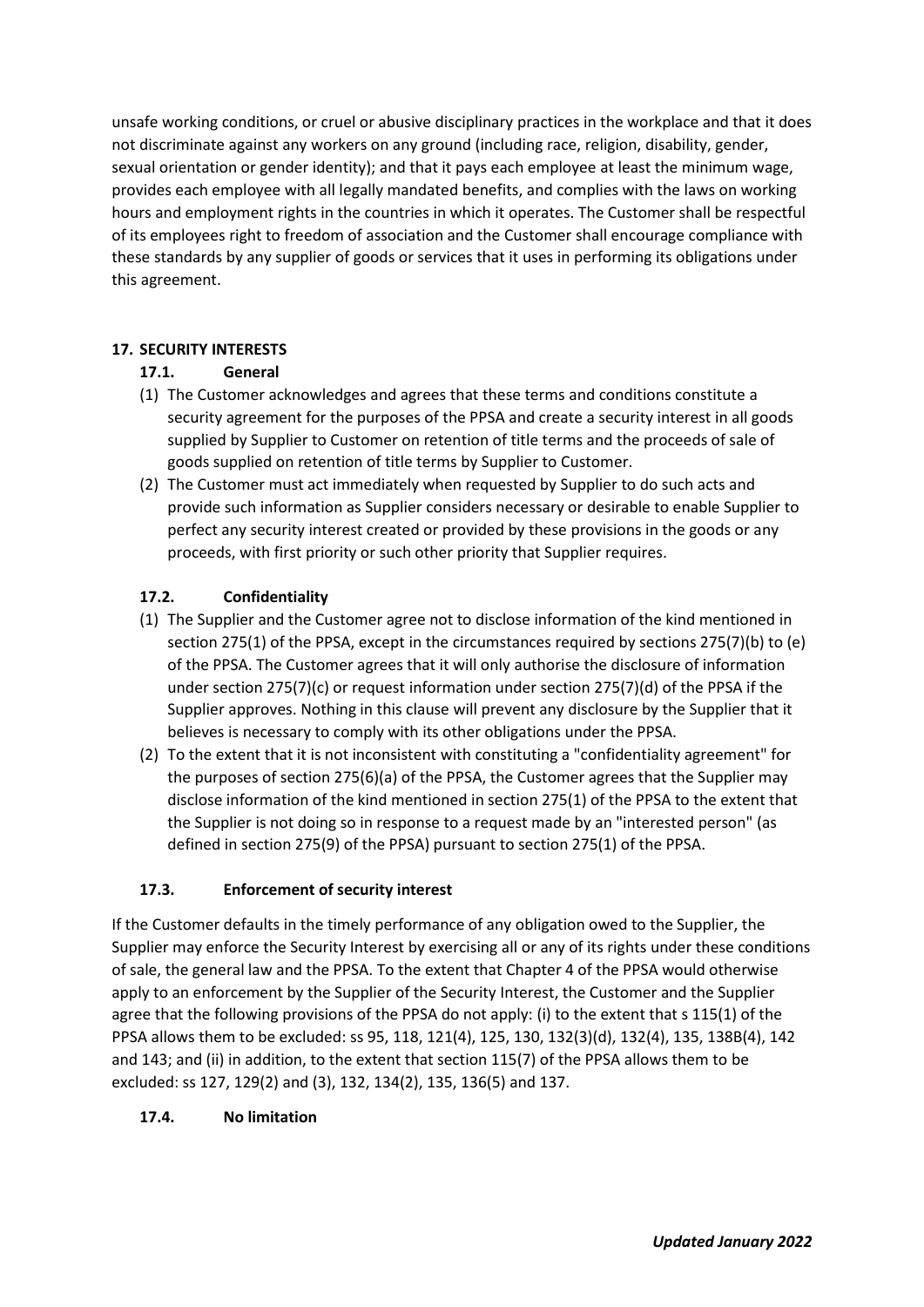Nothing in this clause is limited by any other provision of the terms and conditions or any other agreement between the Supplier and the Customer. Nothing in this clause limits the Supplier's rights or the Customer's obligations apart from under this clause.

# **17.5. Notification**

Customer must notify Supplier immediately of any action by a third party (or any of its creditors) affecting Supplier's interest in the goods.

## 18. **GENERAL**

# **18.1. Conditions and Guarantees Required to be Binding**

The only conditions and guarantees which are binding on Supplier in respect of:

- (1) the state, quality or condition of the goods supplied by it to Customer; and/or
- (2) advice, recommendation(s), information or services supplied by it or its Representative to Customer associated with the goods, their use and application; are those imposed and required to be binding by statute (including the Competition and Consumer Act 2010 (Cth)).

## **18.2. Limitation on Liability**

To the extent permitted by law, the liability, if any, of Supplier arising from a breach of or otherwise under this agreement, is at Supplier's option, limited to and completely discharged:

- (1) in the case of the goods, by either;
	- a. the supply by Supplier of equivalent goods;
	- b. the replacement by Supplier of the goods supplied to Customer; or
	- c. the payment of the cost of replacing the goods or of acquiring equivalent goods; and
- (2) in the case of advice, recommendation(s), information or services, by either;
	- a. supplying the advice, recommendation(s) information or services again; or
	- b. the payment of the cost of having the advice, recommendation(s) information or services supplied again.

#### **18.3. Exclusion of Other Conditions and Warranties**

Except as provided in clause 18.1 and to the full extent permitted by law, all conditions and warranties imposed or implied by law in respect of the state, quality or condition of the goods and services which may apart from this clause be binding on Supplier are excluded.

#### **18.4. Exclusion of liability**

To the extent permitted by law, Supplier has no liability (including liability in negligence) to any person for any loss or damage, consequential or otherwise, suffered or incurred by that person in relation to the goods and/or advice, recommendation(s), information or services.

#### **18.5. Indemnity**

Customer indemnifies Supplier against all losses and liabilities, whether direct or indirect, incurred by Supplier including all legal costs and other expenses in relation to or arising in connection with the supply of goods or services by Supplier to Customer which are caused by or arise as a result of any act or omission by Customer or Customer's Representative.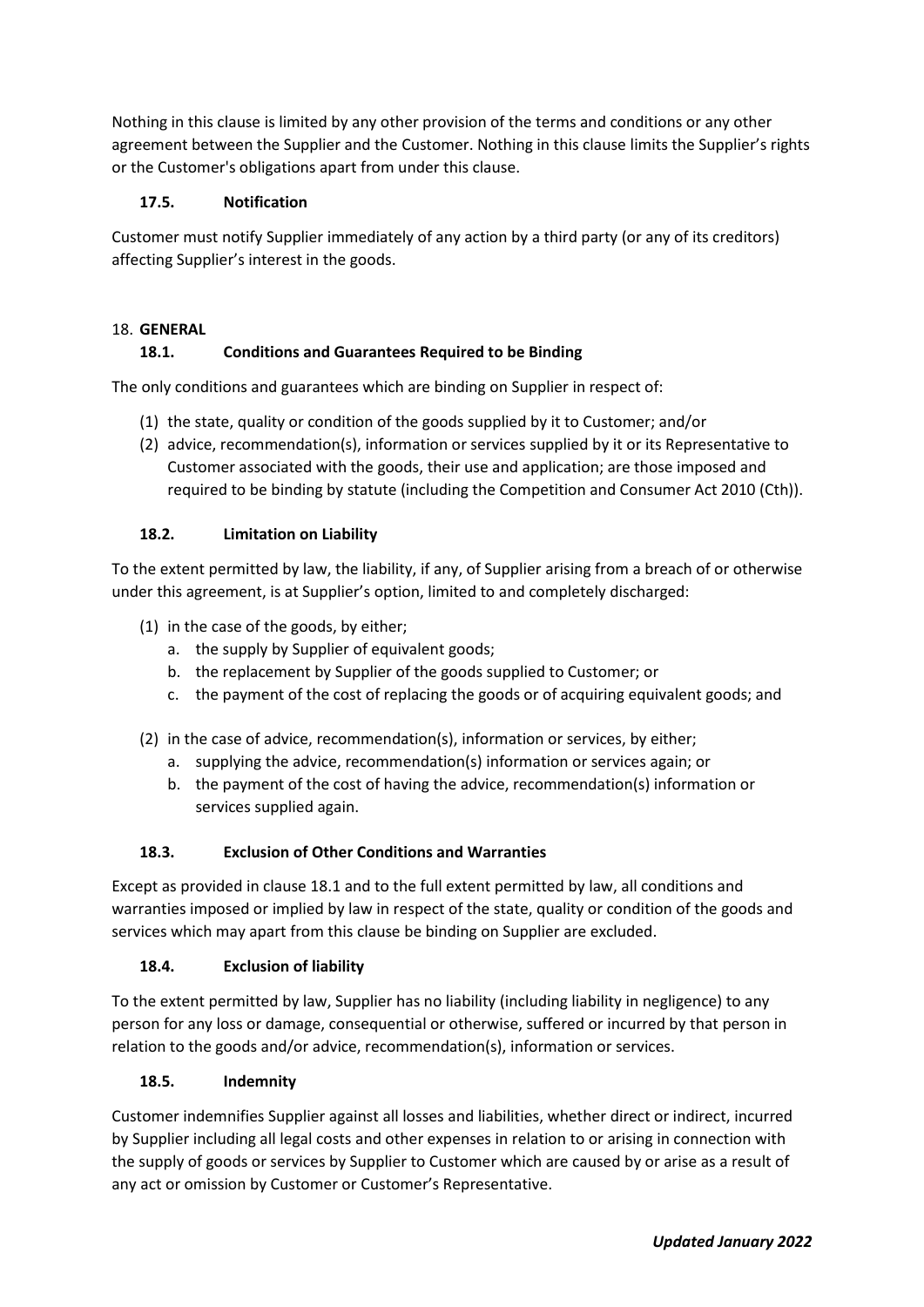# **18.6. Change of Ownership**

Customer indemnifies Supplier against any losses incurred due to change of ownership, partnership or change of address of Customer, unless written advice of such change is received by Supplier prior to the delivery of goods being made. In the event of any change in ownership of Customer, any outstanding monies on account of Customer will become immediately due and payable to Supplier.

# **18.7. Director's Guarantee and Indemnity**

If Customer is a Proprietary Limited Company, Supplier reserves the right to require a guarantee and indemnity (in a form and for an amount satisfactory to Supplier) from the directors of that Customer, such guarantee and indemnity to be current for the term of this agreement.

# **18.8. No Export**

Customer must not export, sell or supply goods outside Australia or supply any of the goods it knows or could reasonably expect will be exported from Australia without the prior written consent of Supplier, which may be withheld or provided in the Supplier's sole discretion.

# **18.9. Credit Report**

Supplier may disclose any information contained in Customer's credit application to a credit reporting agency and to obtain a credit report containing personal credit information about Customer (or any partner or director of Customer) in accordance with the provisions of the Privacy Act 1988 (Cth) (as amended).

# **18.10. Privacy**

Supplier may collect personal information from its dealings with the Customer. If so, Supplier will comply with its Privacy Policy. A copy of the policy is available at: http://au.gsk.com/en-au/privacypolicy/.

# **18.11. Insolvency of Customer**

A material breach of these terms and conditions is deemed to occur if Customer becomes bankrupt or insolvent within the meaning of the Corporations Act 2001(Cth), or enters any form or administration or receivership.

# **18.12. Customer warranty**

Customer (or any partner or director thereof) warrants that if, he or she is authorised to enter into this agreement and purchase the goods from Supplier, and that he or she has never gone into liquidation or administration, or had a controller (as defined in section 9 of the Corporations Act 2001 (Cth)) or administrator appointed under the Corporations Act 2001 (Cth), or been registered under the Bankruptcy Act 1966 (Cth), or been a director of a company which has gone into liquidation, or has a controller (as defined in section 9 of the Corporations Act 2001 (Cth)) or administrator appointed.

# **18.13. Assignment**

Customer must not assign its rights or delegate its performance under this agreement without Supplier's consent in writing.

# **18.14. Variation**